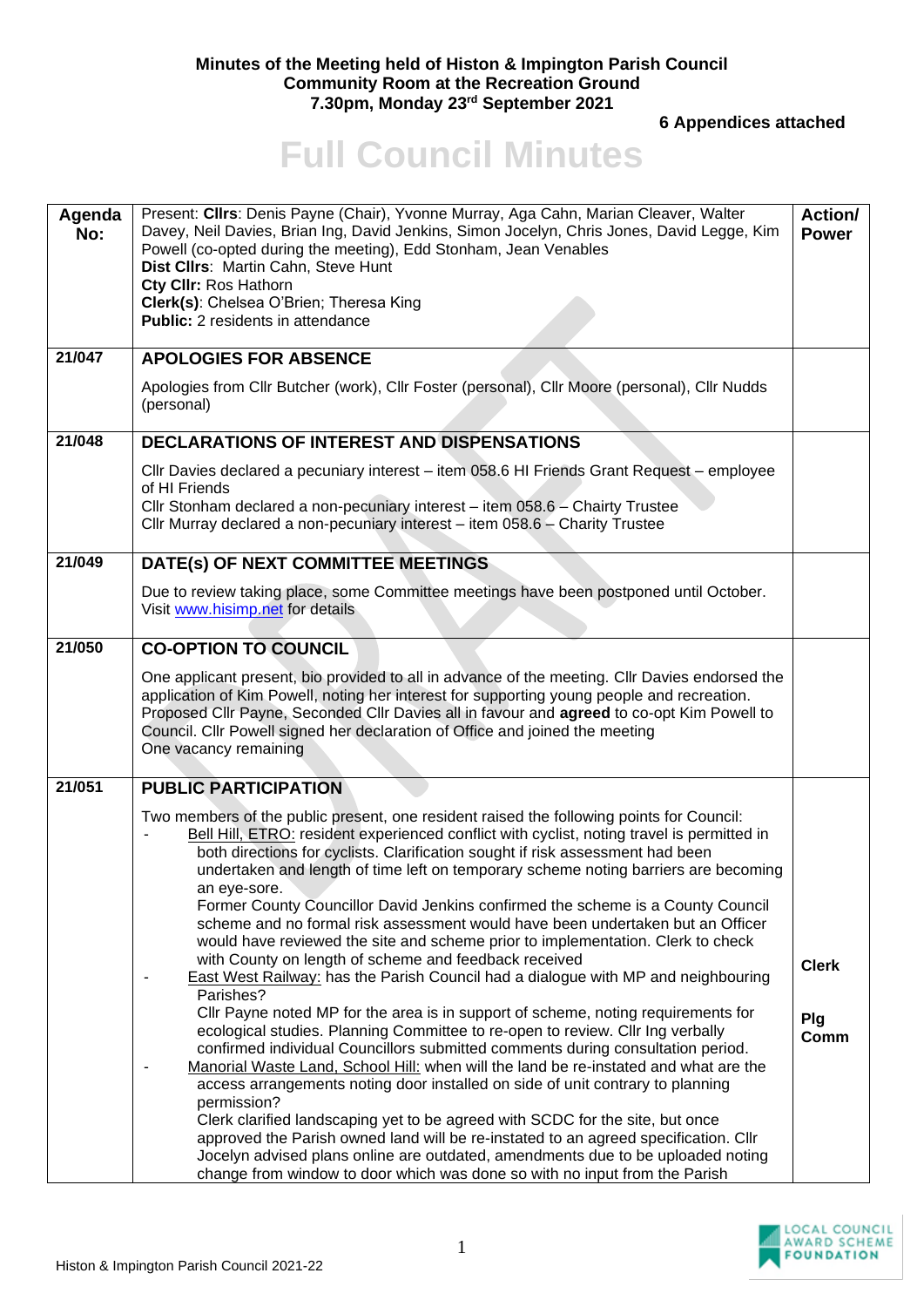|        | Council. Clerk, and various Councillors continue to meet with Stir/Camel for project<br>updates.                                                                                                                                                                                                                                                                                                                                                                                                                                                                                                                                                                                                                                                                                                                                                                                                                                                                                                                                                                                                                                                                                                                                                                                                                                                                                                                                                                                                                                                                                                                                                                                                                                                                                                                                                                                                  |                               |
|--------|---------------------------------------------------------------------------------------------------------------------------------------------------------------------------------------------------------------------------------------------------------------------------------------------------------------------------------------------------------------------------------------------------------------------------------------------------------------------------------------------------------------------------------------------------------------------------------------------------------------------------------------------------------------------------------------------------------------------------------------------------------------------------------------------------------------------------------------------------------------------------------------------------------------------------------------------------------------------------------------------------------------------------------------------------------------------------------------------------------------------------------------------------------------------------------------------------------------------------------------------------------------------------------------------------------------------------------------------------------------------------------------------------------------------------------------------------------------------------------------------------------------------------------------------------------------------------------------------------------------------------------------------------------------------------------------------------------------------------------------------------------------------------------------------------------------------------------------------------------------------------------------------------|-------------------------------|
|        | Remaining resident left the meeting                                                                                                                                                                                                                                                                                                                                                                                                                                                                                                                                                                                                                                                                                                                                                                                                                                                                                                                                                                                                                                                                                                                                                                                                                                                                                                                                                                                                                                                                                                                                                                                                                                                                                                                                                                                                                                                               |                               |
| 21/052 | TO APPROVE minutes of the meeting held 19 <sup>th</sup> July 2021                                                                                                                                                                                                                                                                                                                                                                                                                                                                                                                                                                                                                                                                                                                                                                                                                                                                                                                                                                                                                                                                                                                                                                                                                                                                                                                                                                                                                                                                                                                                                                                                                                                                                                                                                                                                                                 |                               |
|        | All in favour and <b>agreed</b> . Chair to duly sign minutes as a true record of the meeting following<br>the agreed changes:<br>- Cllrs Jones, Jocelyn and Legge to be recorded as apologies                                                                                                                                                                                                                                                                                                                                                                                                                                                                                                                                                                                                                                                                                                                                                                                                                                                                                                                                                                                                                                                                                                                                                                                                                                                                                                                                                                                                                                                                                                                                                                                                                                                                                                     |                               |
| 21/053 | <b>MATTERS ARISING</b>                                                                                                                                                                                                                                                                                                                                                                                                                                                                                                                                                                                                                                                                                                                                                                                                                                                                                                                                                                                                                                                                                                                                                                                                                                                                                                                                                                                                                                                                                                                                                                                                                                                                                                                                                                                                                                                                            |                               |
| 053.1  | Actions List provided to all and noted (Appendix 1)<br><b>Additional discussion on items:</b><br>20/131.1 Flood Plan - Cllr Moore to be requested to provide update<br>028.1 Former Infant School Site - Item to be removed from list noting on the agenda for<br>decision<br>044.2 Capital Bids, Community Road Closure and HI Green Spaces, items deferred to<br>October agenda.                                                                                                                                                                                                                                                                                                                                                                                                                                                                                                                                                                                                                                                                                                                                                                                                                                                                                                                                                                                                                                                                                                                                                                                                                                                                                                                                                                                                                                                                                                                | <b>Clerk</b><br>Oct<br>Agenda |
| 21/054 | <b>REPORTS TO NOTE</b>                                                                                                                                                                                                                                                                                                                                                                                                                                                                                                                                                                                                                                                                                                                                                                                                                                                                                                                                                                                                                                                                                                                                                                                                                                                                                                                                                                                                                                                                                                                                                                                                                                                                                                                                                                                                                                                                            |                               |
| 054.1  | County Council written monthly reports July and August (Appendix 2) copied to all and<br>accepted covering: Road Safety, Histon & Impington Infant School; Kings Meadow; Orchard<br>Park; Consultations; Adult Care Needs Assessment; Balancing Business and Community<br>Needs; Local Dementia team; Considerate Parking Cambridge Road; Dates for Your Diary.<br>Additional discussion on:<br>Cambridge Road Parking, inconsiderate parking increased since the opening Station<br>House Parking, with the two short stay bays being occupied for long periods of time.<br>Request for Parish Council to consider drafting a polite note for use, Cllr Murray to draft<br>for further review<br>Scooters - complaints received of parked scooters blocking footpath and impeding<br>visibility splays<br>District Councillor written monthly reports July and August (Appendix 3) copied to all and<br>accepted covering: Call for Sites; Covid-19 Update; Business Growth Fund; Community<br>Issues; Civil Parking Enforcement; 6 Free Trees; 2021 Annual Canvas. Additional discussion<br>on:<br>Civil Parking Enforcement, question whether the inspection of blue badges being on view<br>will be included. Dist Cllr Hunt confirmed the scheme will be 'self-funded', likely to take 2-3<br>months to get established and will be targeting high problem areas such as Orchard Park<br>and Cambourne<br>Code of Conduct, Cllr Payne questioned level of detail within the draft and committed to<br>provide written areas of weakness to Cllr Cahn to report back to SCDC Committee. Cllr<br>Cahn stated that Parish Councils can adapt their own versions of Code of Conduct to suit.<br>Local Plan, Water Supply Issues - Cllrs Jocelyn, Ing and Payne expressed concerns of<br>proposed developments and water supply constraints and urged SCDC to push Water<br>Authority for answers |                               |
| 054.2  | Clerk's Report written report provided to all and accepted (Appendix 4). Clerk requested all<br>to take note of staff training dates when requesting meetings and making contact. Mention of<br>thanks noted to Cllr Davey for his repair work to the Piaggio charger.<br>One resident left the meeting                                                                                                                                                                                                                                                                                                                                                                                                                                                                                                                                                                                                                                                                                                                                                                                                                                                                                                                                                                                                                                                                                                                                                                                                                                                                                                                                                                                                                                                                                                                                                                                           |                               |
| 054.3  | Chairman's Report written report provided to all and accepted (Appendix 5). Decision<br>outlined on the agenda:<br>Review of Code of Conduct: Cllrs Payne, Murray and Clerk attending training session 23<br>September<br>Website Accessibility Requirements: Cllrs Jones, Stonham and Murray to form Working<br>Party with the support of the Clerk to progress<br>Elections: Councillors Requested to advise Office of plans for coming year noting 2022<br>$\blacksquare$                                                                                                                                                                                                                                                                                                                                                                                                                                                                                                                                                                                                                                                                                                                                                                                                                                                                                                                                                                                                                                                                                                                                                                                                                                                                                                                                                                                                                      |                               |

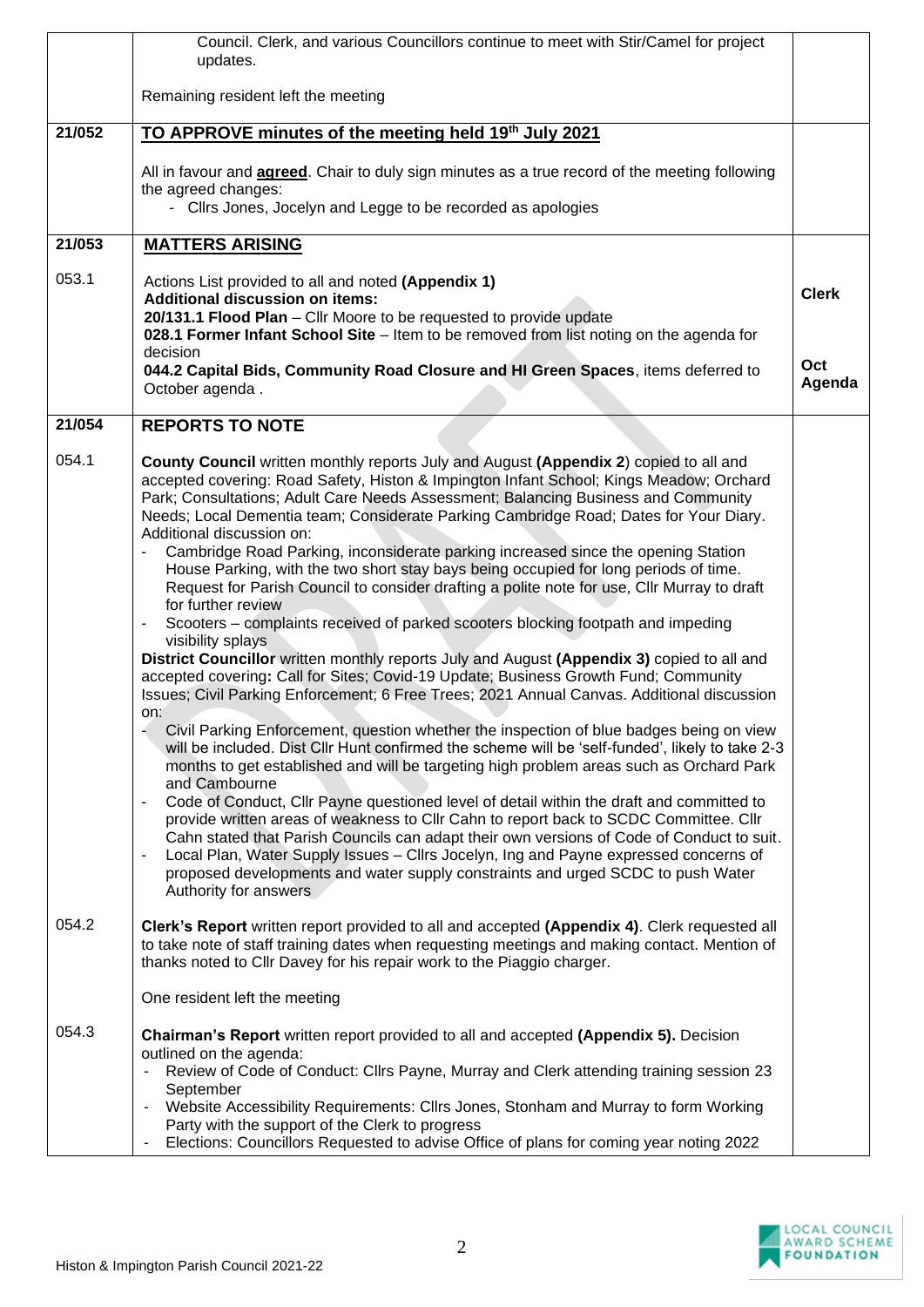|                                           | elections<br><b>Decision:</b> Council is asked to approve £10k spend (to be reclaimed) from S106 funds.<br>Additional expenditure for management of land, maintenance of tress and monthly interest<br>payments associated with Abbey Fields. Cllr Payne confirmed no legal body yet<br>established for Parish Council to draft any form of formal agreement with. Proposed Cllr<br>Payne, Seconded Cllr Jenkins, majority in favour and agreed. 3 abstentions noted. Cllr<br>Payne re-iterated funds from the Parish Council are being used for the management of<br>the land and monthly interest payment as per the agreement, no money is being<br>transferred to the Charity for which several Councillors are Trustees. Clerk to undertake<br>review of risk and payments made to date. | <b>Clerk</b>                      |
|-------------------------------------------|-----------------------------------------------------------------------------------------------------------------------------------------------------------------------------------------------------------------------------------------------------------------------------------------------------------------------------------------------------------------------------------------------------------------------------------------------------------------------------------------------------------------------------------------------------------------------------------------------------------------------------------------------------------------------------------------------------------------------------------------------------------------------------------------------|-----------------------------------|
| 21/055                                    | <b>Working Party / Task &amp; Finish Group reports</b>                                                                                                                                                                                                                                                                                                                                                                                                                                                                                                                                                                                                                                                                                                                                        |                                   |
|                                           | No update to report on the following:<br><b>Neighbourhood Plan</b><br><b>Newsletter Editorial</b><br><b>Drainage Working Party</b><br><b>Climate Emergency</b><br><b>East Impington</b><br><b>Public Art</b>                                                                                                                                                                                                                                                                                                                                                                                                                                                                                                                                                                                  |                                   |
| 21/056                                    | <b>TO ACCEPT Committee Reports</b>                                                                                                                                                                                                                                                                                                                                                                                                                                                                                                                                                                                                                                                                                                                                                            |                                   |
| 056.1                                     | Planning Committee - draft minutes 10 <sup>th</sup> August, 31 <sup>st</sup> August provided to all and accepted.<br>Next meeting due 24th September 2021.                                                                                                                                                                                                                                                                                                                                                                                                                                                                                                                                                                                                                                    |                                   |
| 056.2                                     | <b>Environment Committee</b> – on-site workshop held $7th$ September to review re-instatement of<br>electricity at Crossing Keepers Hut                                                                                                                                                                                                                                                                                                                                                                                                                                                                                                                                                                                                                                                       |                                   |
|                                           | To agree formation of a Task & Finish Group to spec and complete re-installation of electric<br>at Crossing Keepers Hut. Following discussion, majority in favour to delegate project to<br>Parish Ranger and Office team to progress project specification and return to Council with a<br>Capital Bid request for funding only.                                                                                                                                                                                                                                                                                                                                                                                                                                                             | PRanger<br>/Office<br><b>Team</b> |
|                                           | To agree formation of Task & Finish Group to spec and oversee replanting of rose beds at<br>War Memorial. All in favour to delegate to Parish Ranger and Office team, noting preference<br>for planting to be of a standard the grounds team can maintain, not necessarily roses.                                                                                                                                                                                                                                                                                                                                                                                                                                                                                                             | PRanger<br>/Office<br><b>Team</b> |
| 056.3                                     | Finance & Assets Committee - next meeting due 25th October 2021                                                                                                                                                                                                                                                                                                                                                                                                                                                                                                                                                                                                                                                                                                                               |                                   |
| 056.4                                     | Highways Committee - To review and approve LHI plans and to agree project delegation<br>in line with Externally Led Highways Project Policy. Plans provided to all, Cllr Murray to seek<br>further clarification from County Council, item for next agenda                                                                                                                                                                                                                                                                                                                                                                                                                                                                                                                                    | YM/Oct<br>Agenda                  |
| 056.5                                     | Recreation Committee - Workshop to review survey results due to be held Monday 27 <sup>th</sup><br>September, 7.30pm in the Community Room                                                                                                                                                                                                                                                                                                                                                                                                                                                                                                                                                                                                                                                    |                                   |
|                                           | To agree to purchase new hedge trimmers - paper provided to all outlining preference for<br>battery operated machinery. All in favour to agree to purchase two battery operated hedge<br>trimmers to the value of $£969 + VAT$                                                                                                                                                                                                                                                                                                                                                                                                                                                                                                                                                                |                                   |
| 21/057                                    | TO RECEIVE FINANCE & ADMINISTRATION REPORT (Appendix 6)                                                                                                                                                                                                                                                                                                                                                                                                                                                                                                                                                                                                                                                                                                                                       |                                   |
| 057.1<br>057.2<br>057.3<br>057.4<br>057.5 | August Finance report provided to all, noted<br>Delegated payment of accounts noted<br>Approve payment of outstanding accounts - Proposed Cllr Jones, seconded Cllr Ing, all in<br>favour and agreed<br>Amounts paid in noted<br>External Audit Report not provided in packs, item in next agenda. Chair informed all of no<br>issues raised and wished to record thanks to RFO Mrs King for her efforts ensuring a smooth<br>audit process for the Council                                                                                                                                                                                                                                                                                                                                   |                                   |

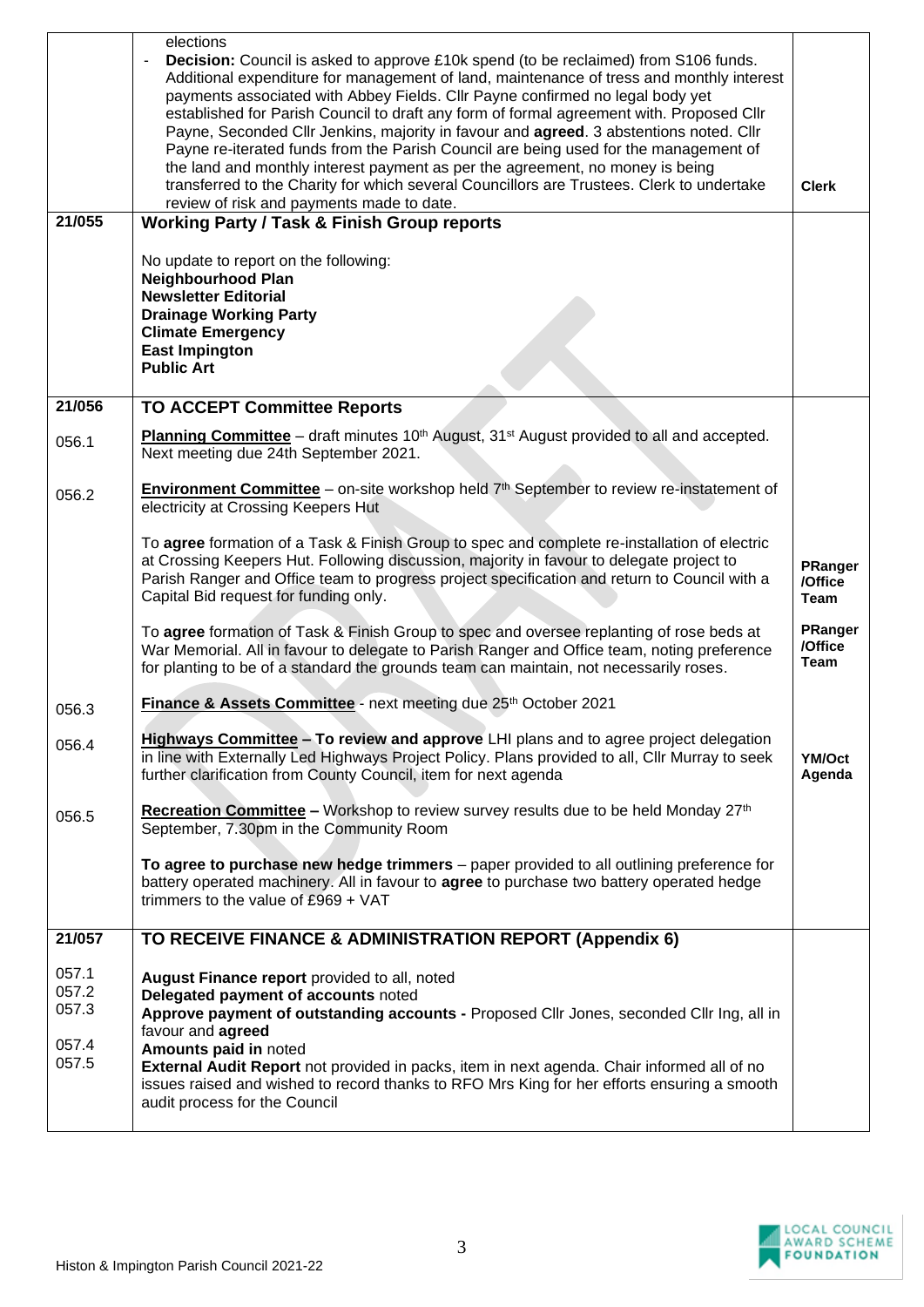| 21/058 | <b>OTHER MATTERS</b>                                                                                                                                                                                                                                                                                                                                                                                  |               |
|--------|-------------------------------------------------------------------------------------------------------------------------------------------------------------------------------------------------------------------------------------------------------------------------------------------------------------------------------------------------------------------------------------------------------|---------------|
| 058.1  | Chairman formally asked for an extension of 20 minutes under Standing Order 3x, all agreed<br>Vision, Mission & Restructure - Cllr Murray verbally reported on findings of recent surveys<br>highlighting themes including:<br>Transparency; Access; Governance; Simplicity; Behaviour; Boundaries; Ownership and<br>Principles<br>Workshop to discuss responses scheduled 22 <sup>nd</sup> September |               |
| 058.2  | <b>Infant School Playing Field</b> - Paper provided to all including copy of draft Heads of Term.<br><b>Proposed Cllr Payne:</b><br>To enter into a lease for the Infants' School Playing Field at a rent of £1,000 pa<br>$\bullet$                                                                                                                                                                   |               |
|        | To accept the Heads of Terms<br>$\bullet$<br>To engage legal advice to review the lease<br>$\bullet$<br>Establish a process for agreeing the forest school area with the Early Years team<br>$\bullet$<br>Proposed Cllr Payne, Seconded Cllr Cahn, all in favour and agreed                                                                                                                           |               |
|        | <b>Capital Bid Request:</b>                                                                                                                                                                                                                                                                                                                                                                           |               |
| 058.3  | Additional looms and Bulbs for Christmas Lights, Village Green paper provided to all<br>outlining request of £1615.24. Proposed Cllr Jones, Seconded Cllr Davey all in favour and<br>agreed                                                                                                                                                                                                           |               |
| 058.4  | Histon & Impington Parish Council Policy Book - To review and approve 2021 Policy<br>Book. Chair requested item deferred to next agenda, all in favour and agreed                                                                                                                                                                                                                                     | Oct<br>Agenda |
| 058.5  | To Agree to purchase wreath and donation for Remembrance Day Fund up to £100 in<br>accordance with its powers under Section 137 and 139 of Local Government Act 1972. All in<br>favour and agreed                                                                                                                                                                                                     | S137          |
| 058.6  | For Decision: Requests for Funding Received:                                                                                                                                                                                                                                                                                                                                                          |               |
|        | The Connections Bus Youth Project. Invoice received for £7,894.00 for youth work contract<br>with the Connections Bus Project for Autumn Term 2021. Budgeted for in precept calculations<br>for 2021/22. Proposed Cllr Payne, Seconded Cllr Stonham, all in favour and agreed                                                                                                                         |               |
|        | Age UK Cambridgeshire and Peterborough. Funding for Histon and Impington Warden<br>Scheme for 1 <sup>st</sup> April 2021 to 31 <sup>st</sup> March 2022. £8,000. Budgeted for in precept calculations for<br>2021/22. Proposed Cllr Payne, Seconded Cllr Cleaver, all in favour and agreed                                                                                                            |               |
|        | HI Friends Grant request. Funding for Mental Wellbeing Co-Ordinator at £3,000; Older<br>Person's Co-Ordinator £2,375. Cllr Davies declared a pecuniary interest and left the room for<br>this item. Clirs Murray and Stonham declared non-pecuniary interest and abstained from the<br>vote. Proposed Cllr Payne, seconded Cllr Ing, all in favour and agreed                                         |               |
| 21/059 | HOW TO COMMUNICATE MEETING DECISIONS AND MATTERS FOR NEXT                                                                                                                                                                                                                                                                                                                                             |               |
|        | <b>AGENDA</b><br>Website: Delegated to Chair, Vice Chair and Clerk to draft, topic for inclusion include: New<br>Councillor; Infant School Lease; Abbey Fields Funding;                                                                                                                                                                                                                               |               |
|        | <b>Next Agenda: Co-Option; Policy Review;</b>                                                                                                                                                                                                                                                                                                                                                         |               |
| 21/060 | Next Full Council: Histon & Impington Parish Council                                                                                                                                                                                                                                                                                                                                                  |               |
|        | Monday 18th October 2021                                                                                                                                                                                                                                                                                                                                                                              |               |
|        | Meeting closed: 9.45pm                                                                                                                                                                                                                                                                                                                                                                                |               |
|        | <b>Appendix 1: Action List</b><br><b>Appendix 2: County Councillors Report</b><br><b>Appendix 3: District Councillor Report</b><br>Appendix 4: Clerk's Report<br>Appendix 5: Chair's Report<br>Appendix 6: Finance and Administration Report                                                                                                                                                          |               |
|        |                                                                                                                                                                                                                                                                                                                                                                                                       |               |